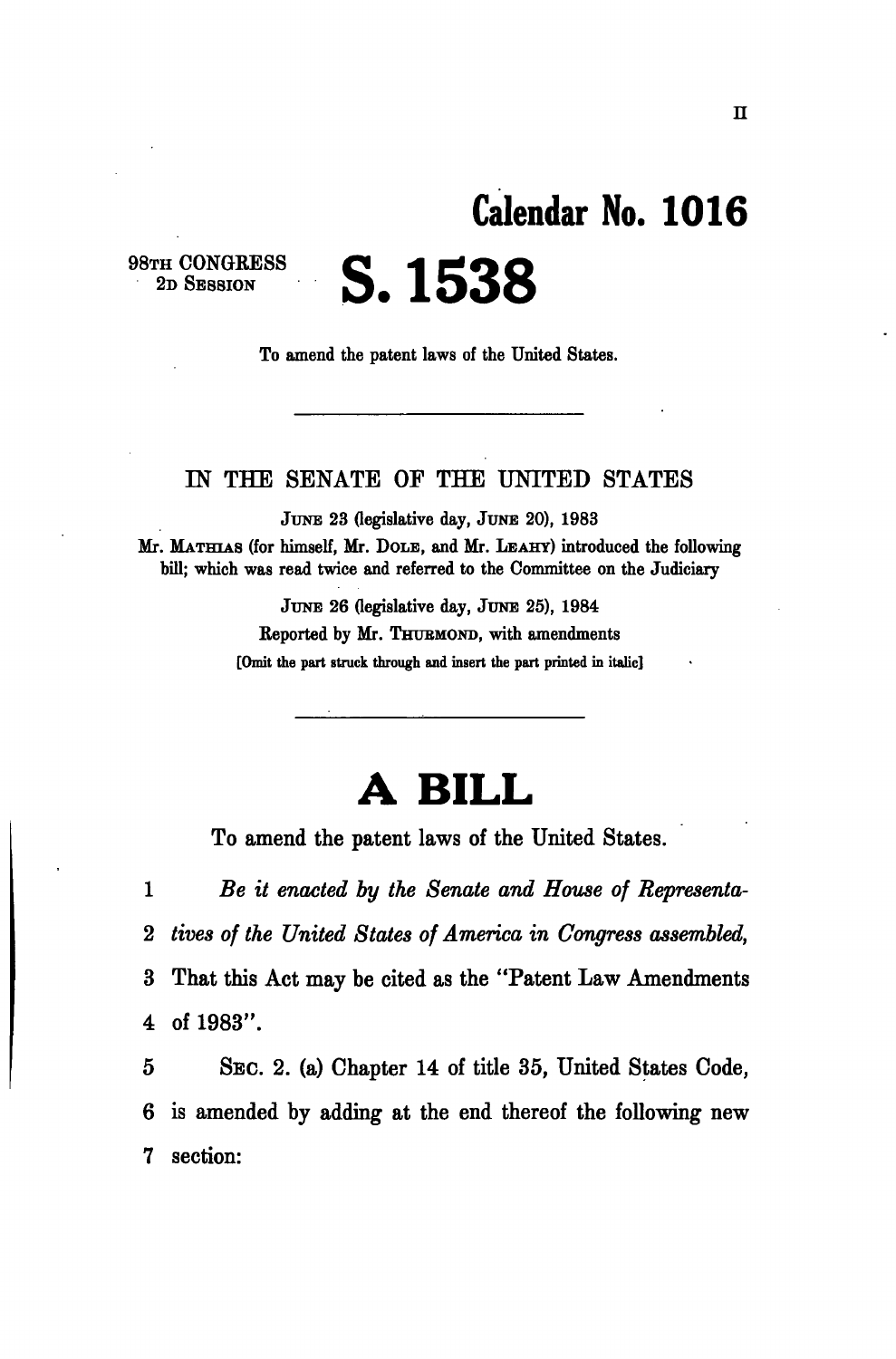1 "§ **156. Issuance ef patents without examination** *Statutory*  2 *invention recording* 

3 "(a) Notwithstanding any other provisions of this title, 4 the Commissioner is authorized to issue a patent on an inven-5 tion without the examination required by sections 131 and 6 1&2- ef this title? *publish a statutory invention registration*  7 *containing the specification and drawings of a regularly filed*  8 *application for a patent without examination,* except as may 9 be required to conduct an interference proceeding, to deter-10 mine compliance with section 112 of this title, or to review 11 for formalities required for printing, if the applicant—

12 "(1) waives all remedies with respect to the 13 patent and any reissue thereof, arising under sections  $14$   $183$  and  $271$  through  $289$  of this title and under any 15 other provision of Federal law, within such time as the 16 Commissioner specifics, and *the right to receive a*  17 *patent on the invention within such period as may be*  18 *prescribed by the Commissioner, and* 

19 "(2) pays *application, publication and other proc-*20 essing fees fees, which may be less than those specified 21 in section 41 of this title, established by the Commis-22 sioner for the filing and issuance of such a patent. 23 *Commissioner.* 

24 "(b) The waiver under this section shall take 25 effect upon issuance of the patent. No maintenance 26 **fees shall be required with respect to patents issued S 1538 RS** 

2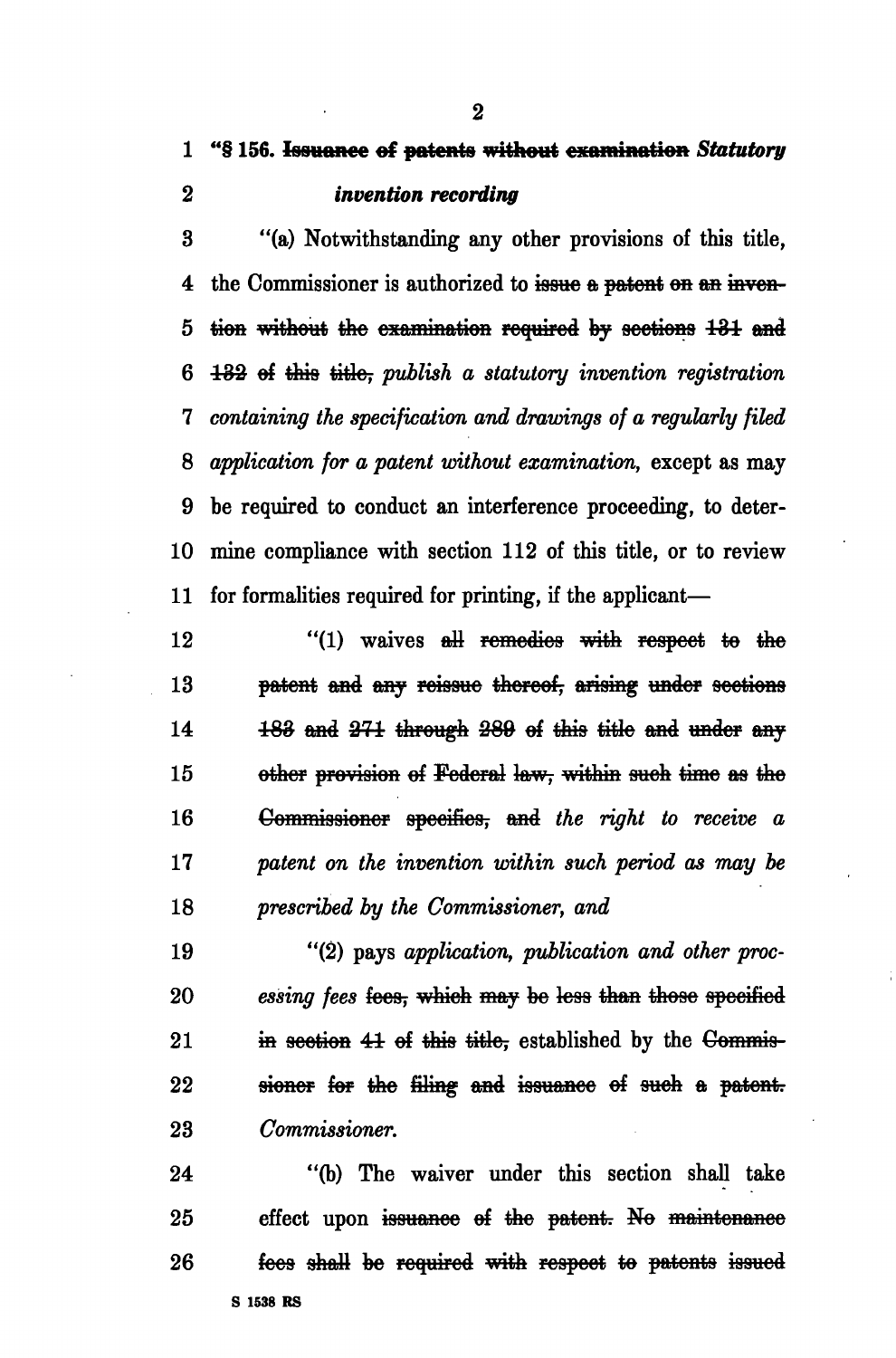1 under this section." *publication of the statutory inven- tion recording.* 

 *"(c) A statutory invention recording published pursuant to this section shall have all of the attributes 5 specified for patents in this title except those specified in section 183, and sections 271 through 289 of this title. A statutory invention recording shall not have any of the attributes specified for patents in any other title of this Code.".* 

10 (b) The analysis for chapter 14 of title 35, United 11 States Code, is amended by adding at the end the 12 following:

"156. Iaauanoo el patents without examination.". *Statutory invention recording.". (c) The Secretary of Commerce shall convene an inter-*14 agency committee to co-ordinate policy on the use of the stat- *utory invention recording procedure by agencies of the United States. Such policy shall ordinarily require use of the statutory invention recording procedure for inventions as to which the United States may have the right of ownership that do not have commercial potential. The interagency committee shall also, after obtaining views from the public, establish standards for evaluating the commercial potential of inven- tions to which the government may have the right of owner- ship. The head of each agency which has a significant re- search program (as determined by the Secretary of Com- merce) shall designate either the senior technology transfer*  **S 1538 RS**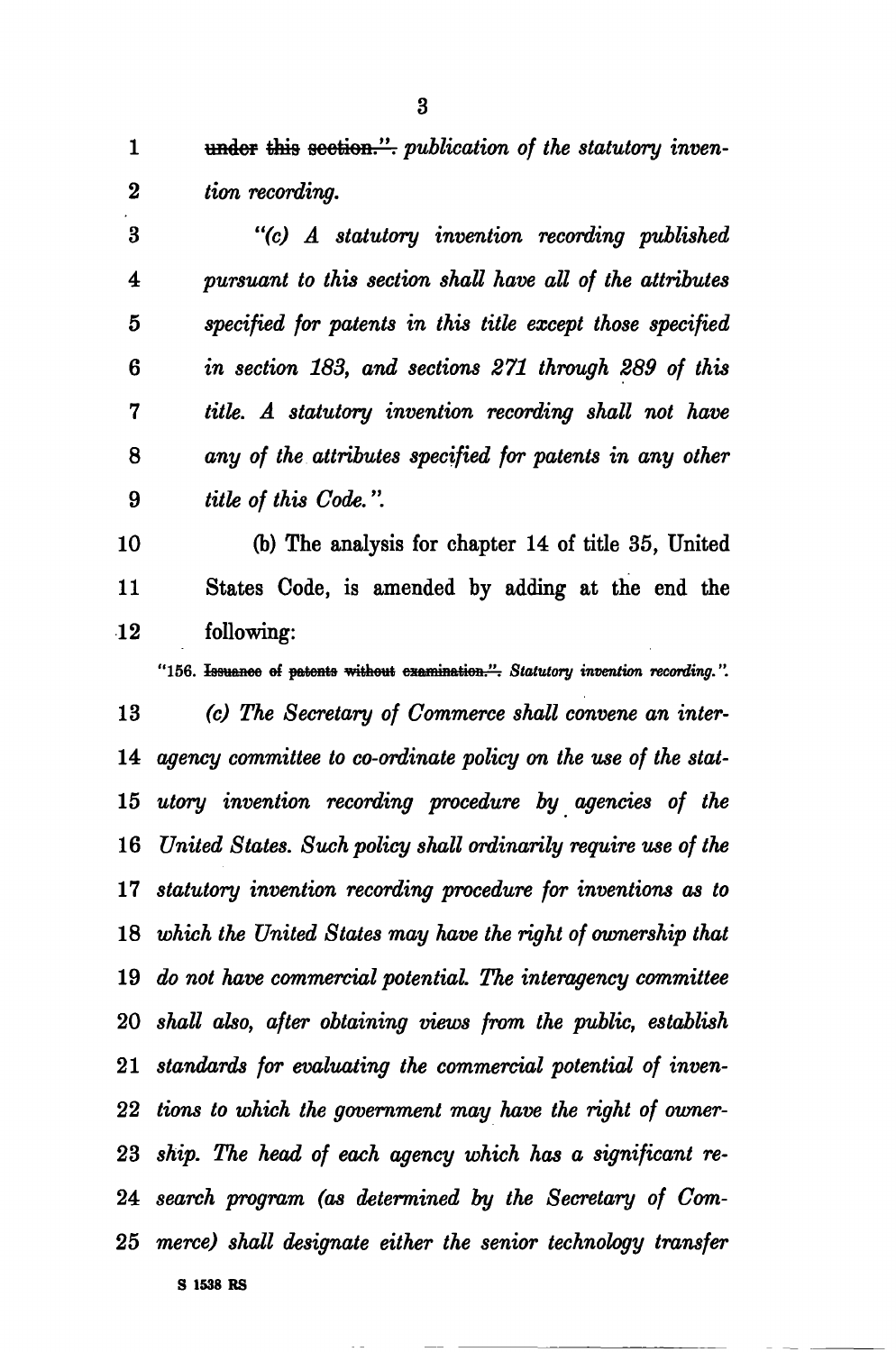*official or the senior research policy official to participate as a member of the interagency committee. The Secretary of Commerce shall report to the Congress annually on the use of statutory invention recordings. Such report shall include an assessment of the degree to which agencies of the Federal Government are making use of the statutory invention re- cording system, the degree to which it aids the management of federally developed technology, and an assessment of the cost savings to the Federal Government of the use of such procedures.* 

11 SEC. 3. Section 134 of title 35, United States Code, is 12 amended by striking out "primary".

13 SBC: 4: Scetion 151 of title 35, United States Code, is 14 amended—

15 (i) by amending the second sontenoe *m* the first 16 **paragraph to read as follows: "The notice shall specify** 17 the issue fee which shall be paid within throo months 18 thereafter, or within such shorter time, not less than 19 ene month, as fixed by the Commissioner in such 20 notice."; and

 $21$   $(2)$  by striking out the third paragraph.

22 SEC. 5. 4. Section 361(d) of title 35, United States 23 Code, is amended by inserting "or within one month thereaf-24 ter<sup>11</sup> after such date" after "application" in the first sentence.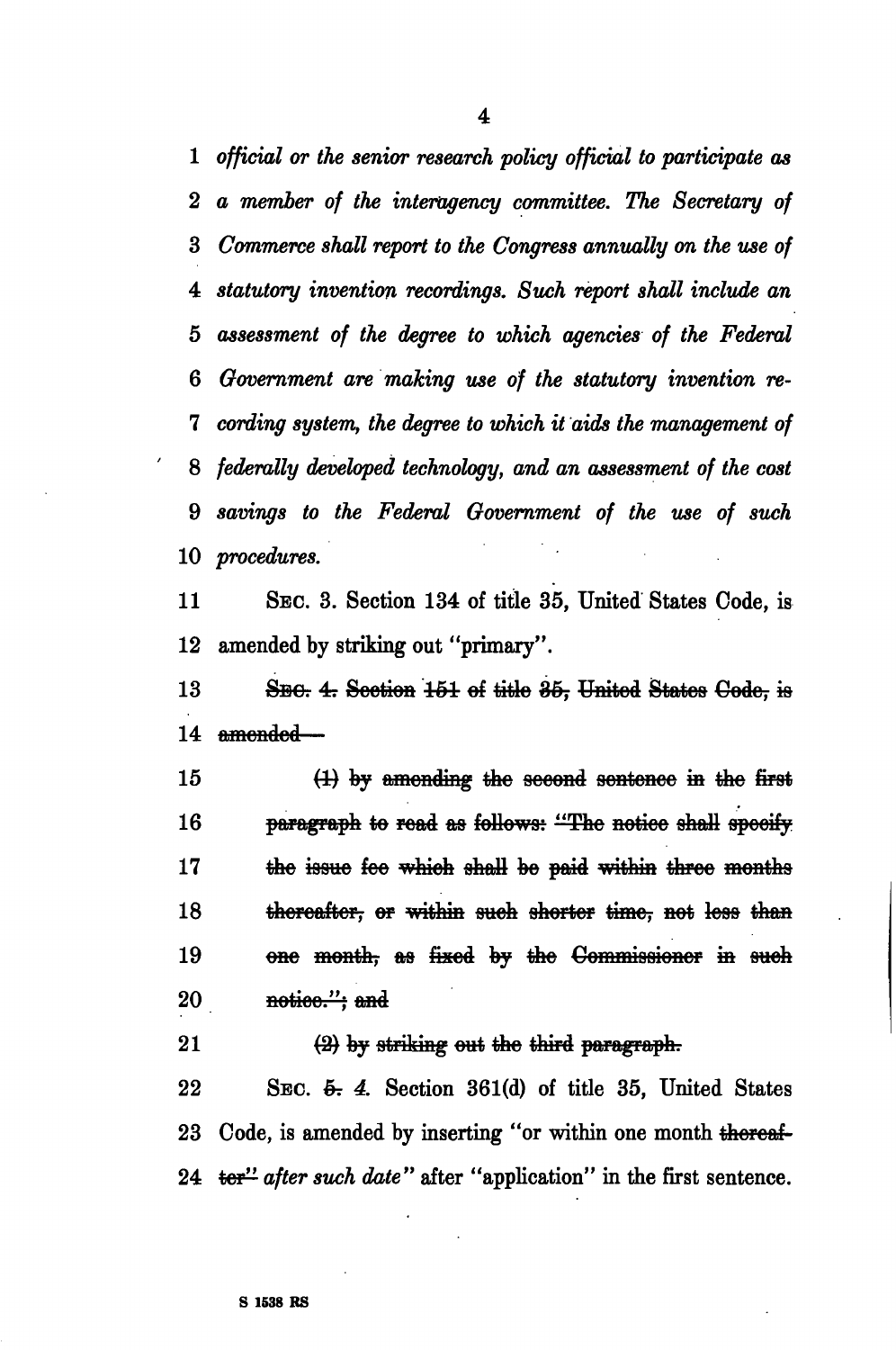1 SEC. *& 5.* Section 366 of title 35, United States Code, 2 is amended—

3 (1) by inserting "after the date of withdrawal," 4 after "effect";

5 (2) by inserting ", unless a claim for the benefit of 6 a prior filing date under section 365(c) of this part was 7 made in a national application, or an international ap-8 plication designating the United States, filed before the 9 date of such withdrawal" before the period at the end 10 of the first sentence; and

11 (3) by inserting "withdrawn" after "such" in the 12 second sentence.

13 SEC.  $4.6$ . (a) Section 371(a) of title 35, United States 14 Code, is amended by—

15 (1) striking out "is" and inserting in lieu thereof 16 "may be"; and

17 (2) striking out ", except those filed in the Patent  $18$  . Office".

19 (b) Section 371(b) of title 35, United States Code, is 20 amended to read as follows:

21 "(b) Subject to subsection (f) of this section, the national 22 stage shall commence with the expiration of the applicable 23 time limit under article 22 (1) or (2) of the treaty.".

24 (c) Section 371(c)(2) of title 35, United States Code, is 25 amended by—

Ŧ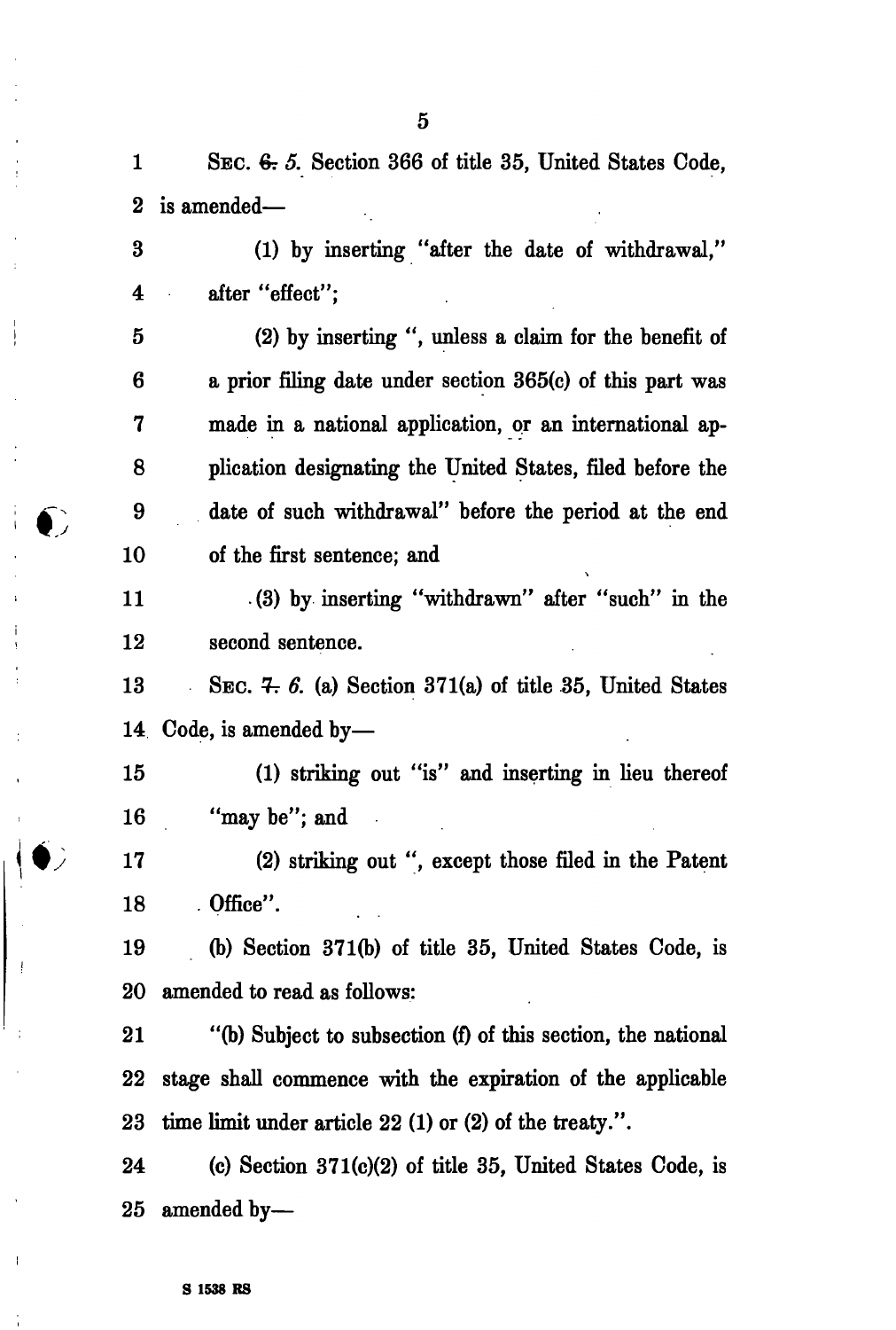'1 (1) striking out "received from" and inserting in 2 lieu thereof "communicated by"; and

3 (2) striking out "verified" before "translation".

4 (d) Section 371(d) of title 35, United States Code, is 5 amended to read as follows:

**6** "(d) The'requirements with respect to the national fee 7 referred to in subsection (c)(l), the' translation referred to in 8 subsection (c)(2), and the oath or declaration referred to in 9 subsection  $(c)(4)$  of this section shall be complied with by the 10 *date* of *the* commencement of the national stage or by such 11 later time as may be fixed by the Commissioner. The copy of 12 the international application referred to in subsection (c)(2) 13 shall be submitted by the *date of the commencement* of the national stage. Failure to comply with these requirements 14 shall be regarded as abandonment of the application by the 15 parties thereof, unless it be shown to the satisfaction of the 16  $17$ Commissioner that such failure to comply was unavoidable. 18 The payment of a surcharge may be required as a condition for of accepting the national fee referred to in subsection 19 20  $(c)(1)$  or the oath or declaration referred to in subsection  $(c)(4)$ of this section if these requirements are not met by the *date*  21 of *the* commencement of the national stage. The requirements 22 23 of subsection  $(c)(3)$  of this section shall be complied with by 24 the *date* of *the* commencement of the national stage, and fail-25 ure to do so shall be regarded as a cancellation of the amend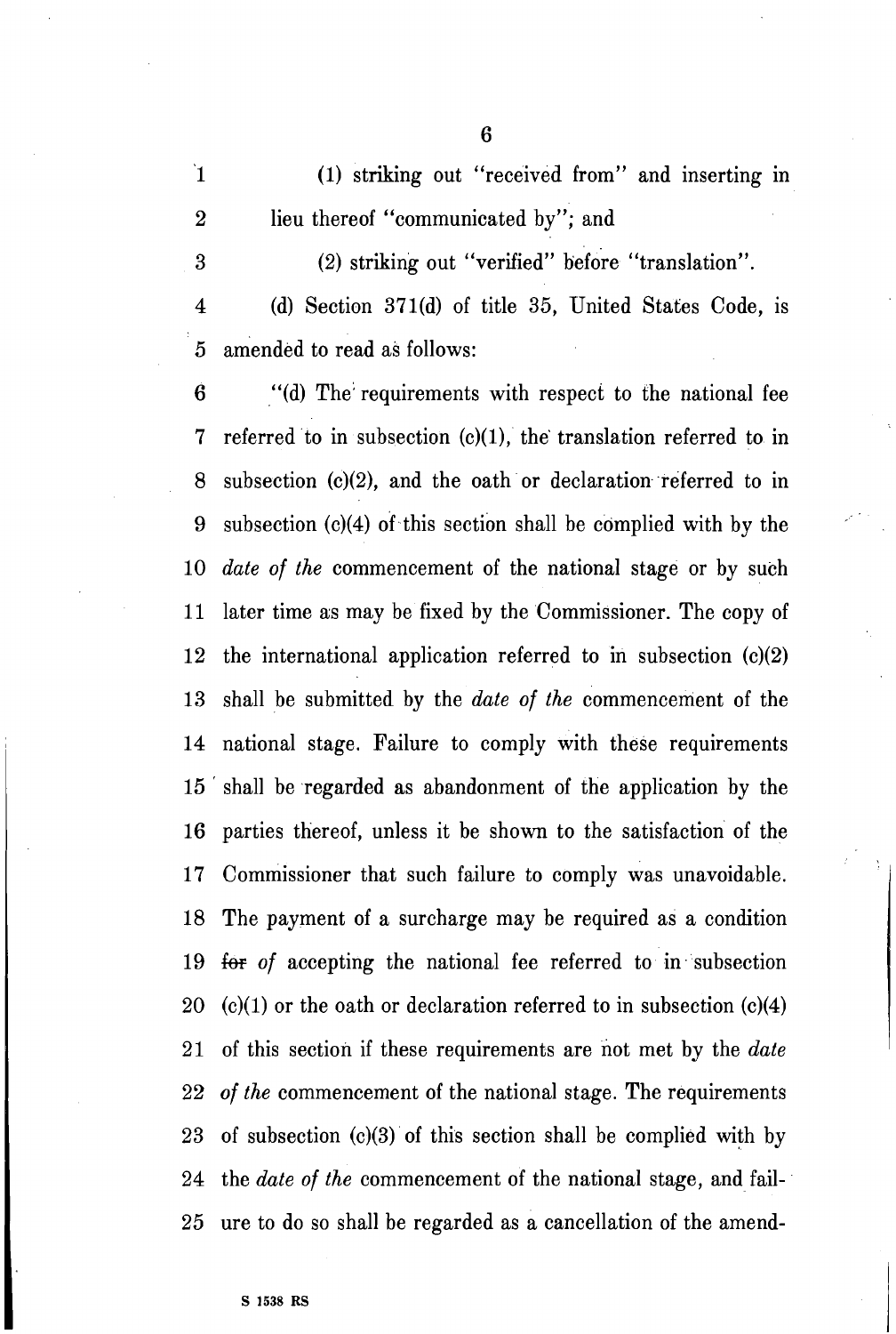1 ments to the claims in the international application made 2 under article 19 of the treaty.".

3 SEC. & **7.** (a) Section 372(b) of title 35, United States 4 Code, is amended by-

5 (1) striking out the period at the end of paragraph 6 (2) and inserting in lieu thereof a semicolon; and

7 (2) inserting at the end thereof the' following:

8 "(3) the Commissioner may require a verification 9 of the translation of the international application or any 10 other document pertaining thereto if the application or 11 other document was filed in a language other than 12 English.".

13 (b) Section 372 of title 35, United States Code, is 14 amended by deleting subsection (c).

15 SEC.  $\theta$ . 8. Section 376(a) of title 35, United States 16 Code, is amended by striking out paragraph (5) and redesig-17 nating paragraph (6) as paragraph (5).

18 SEC. 10. 9. Title 35, United States Code, is amended 19 by striking out "Patent Office" each place it appears and 20 inserting in its place *lieu thereof* "Patent and Trademark 21 Office".

22 SEC. 44: 10. Notwithstanding section 2 of Public Law 23 96-517, no fee shall be collected for maintaining a plant 24 patent in force.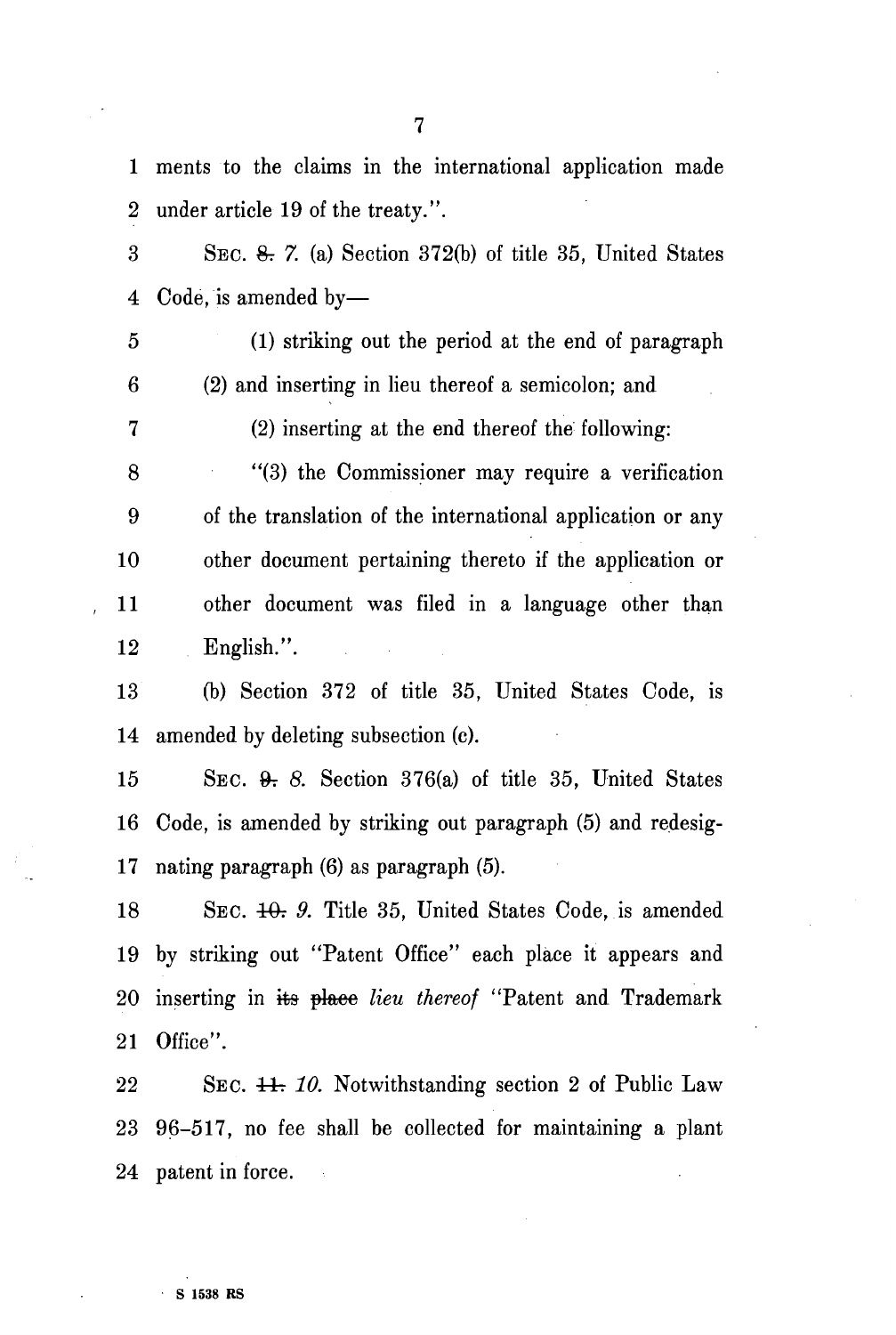*SEC: 11. (a) Section 7 of title 35, United States Code, is amended to read as follows:* 

 *"§ 7. Board of Patent Appeals and Interferences* 

 *"The examiners-in-chief shall be persons of competent legal knowledge and scientific ability, who shall be appointed under the classified civil service. The Commissioner, the deputy commissioner, the assistant commissioners, and the examiners-in-chief shall constitute a Board of Patent Ap- peals and Interferences.'* 

 *"The Board of Patent Appeals and Interferences shall, on written appeal of an applicant, review adverse decisions of examiners upon applications for patents and shall determine priority and patentability of invention in interferences de- clared pursuant to section 135(a) of this title. Each appeal and interference shall be heard by at least three members of the Board of Patent Appeals and Interferences, the members to be designated by the Commissioner. The Board of Patent Appeals and Interferences has sole power to grant rehearings. "Whenever the Commissioner considers it necessary to maintain the work of the Board of Patent Appeals and Inter- ferences current, he may designate any patent examiner of the primary examiner grade or higher, having the requisite ability, to serve as examiner-in-chief for periods not exceed- ing six months each. An examiner so designated shall be qualified to act as a member of the Board of Patent Appeals*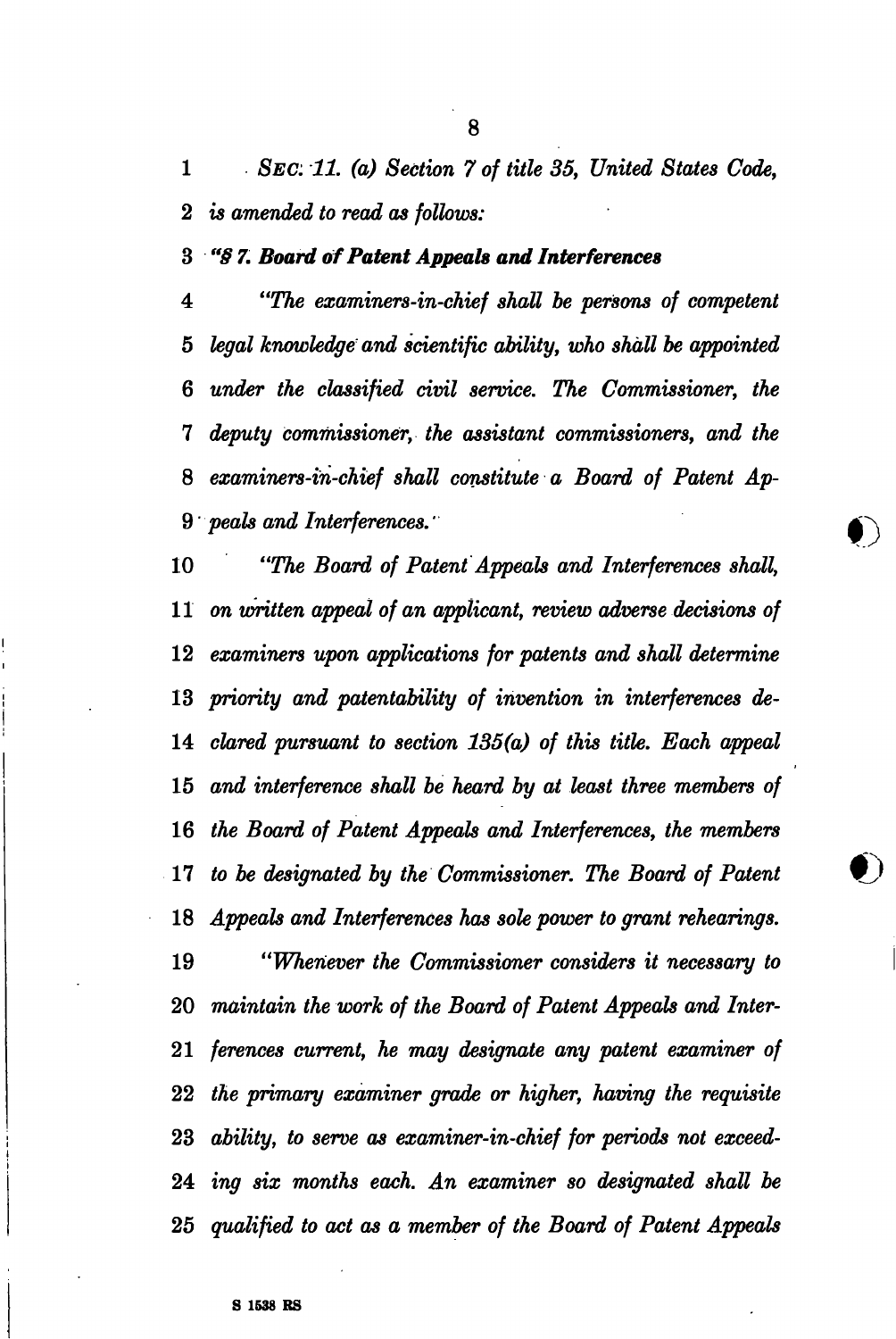*and Interferences. Not more than one such primary examiner 2 shall be a member of the Board of Patent Appeals and Inter- ferences hearing an appeal or determining an interference. The Secretary of Commerce is authorized to fix the per annum rate of basic compensation of each designated exam- iner-in-chief in the Patent and Trademark Office at not in excess of the maximum scheduled rate provided for positions at G8-16 pursuant to section 5332 of title 5, United States Code. The per annum rate of basic compensation of each des- ignated examiner-in-chief shall be adjusted, at the close of the period for which he was designated to act as examiner-in- chief, to the per annum rate of basic compensation which he would have been receiving at the close of such period if such designation had not been made.".* 

 *(b) The item relating to section 7 in the analysis for chapter 1 of title 35, United States Code, is amended by inserting "Board of Patent Appeals and Interferences" in lieu of "Board of Appeals ".* 

 *SEC. 12. Section 41(a)(6) of title 35, United States Code, is amended by inserting "Board of Patent Appeals and Interferences" in lieu of "Board of Appeals", each place it appears and inserting "in the appeal" after "oral hearing". SEC. 13. (a) Section 134 of title 35, United States Code, including the section heading, is amended by inserting*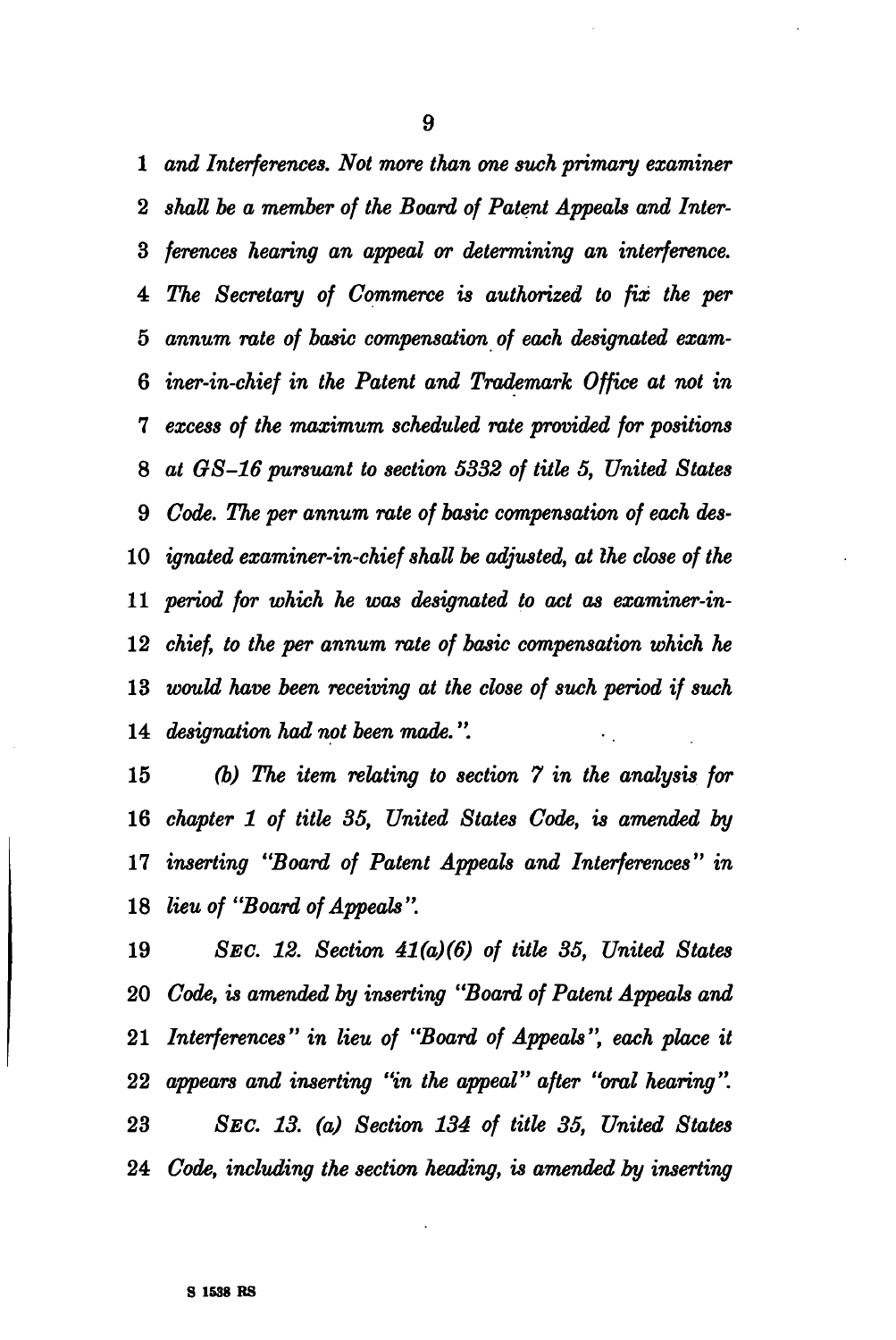*"Board of Patent Appeals and Interferences" in lieu of "Board of Appeals* " *each place it appears.* 

 *(b) The item relating to section 134 in the analysis for chapter 12 of title 35, United States Code, is amended by inserting "Board of Patent Appeals and Interferences" in lieu of "Board of Appeals ".* 

 *SEC. 14. (a) Section 135(a) of title 35, United States Code, is amended to read as follows:* 

 *"(a) Whenever an application is made for a patent*  10 which, in the opinion of the Commissioner, would interfere  *with any pending application, or with any unexpired patent, an interference may be declared and the Commissioner shall give notice thereof to the applicants, or applicant and patently ee, as the case may be. The Board of Patent Appeals and Interferences shall determine the priority and patentability of invention in interferences. Any final decision, if adverse to the claim of an applicant, shall constitute the final refusal by the Patent and Trademark Office of the claims involved, and the Commissioner may issue a patent to the applicant who is adjudged the prior inventor. A final judgment adverse to a patentee from which no appeal or other review has been or can be taken or had shall constitute cancellation of the claims of the patent, and notice thereof shall be endorsed on copies of the patent thereafter distributed by the Patent and Trade- mark Office.".*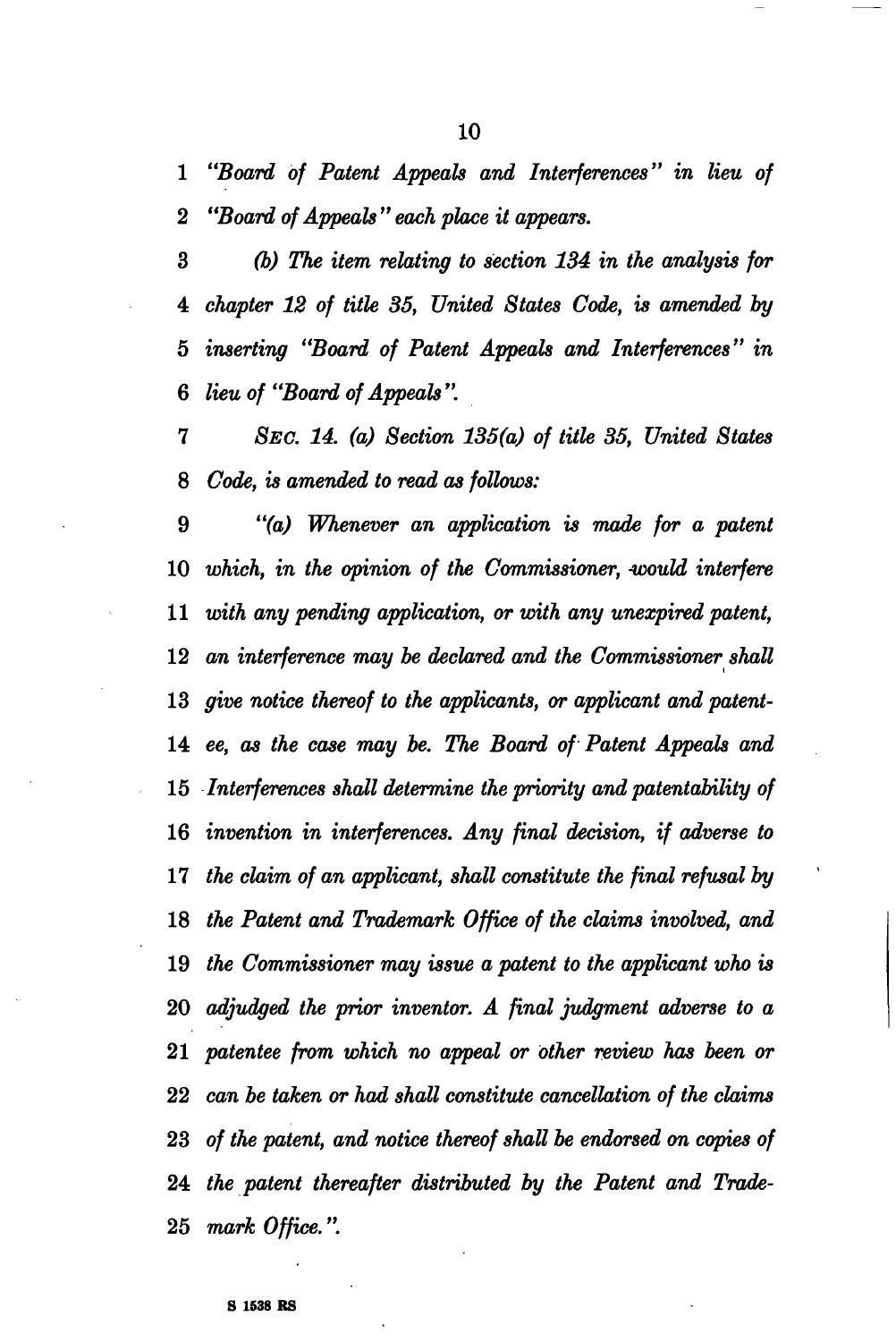*(b) Section 135(b) of title 35, United States Code, is amended by striking out "may" and inserting in lieu thereof "shall".* 

 *SEC. 15. Section 141 of title 35, United States Code, is amended to read as follows:* 

 *"§ 141. Appeal to court of appeals for the Federal circuit* 

 *"An applicant dissatisfied with the decision in an appeal to the Board of Patent Appeals and Interferences under section 134 of this title may appeal to the United States Court of Appeals for the Federal Circuit, thereby waiving his right to proceed under section 145 of this title. A party to an interference dissatisfied with the decision of the Board of Patent Appeals and Interferences may appeal to the United States Court of Appeals for the Federal Circuit, but such appeal shall be dismissed if any adverse party to such interference, within twenty days after the appellant has filed notice of appeal according to section 142 of this title, files notice with the Commissioner that he elects to have all fur- (her proceedings conducted as provided in section 146 of this title. Thereupon the appellant shall have thirty days thereaf- ter within which to file a civil action under section 146, in default of which the decision appealed from shall govern the further proceedings in the case.".* 

 *SEC. 16. Section 145 of title 35, United States Code, is amended*—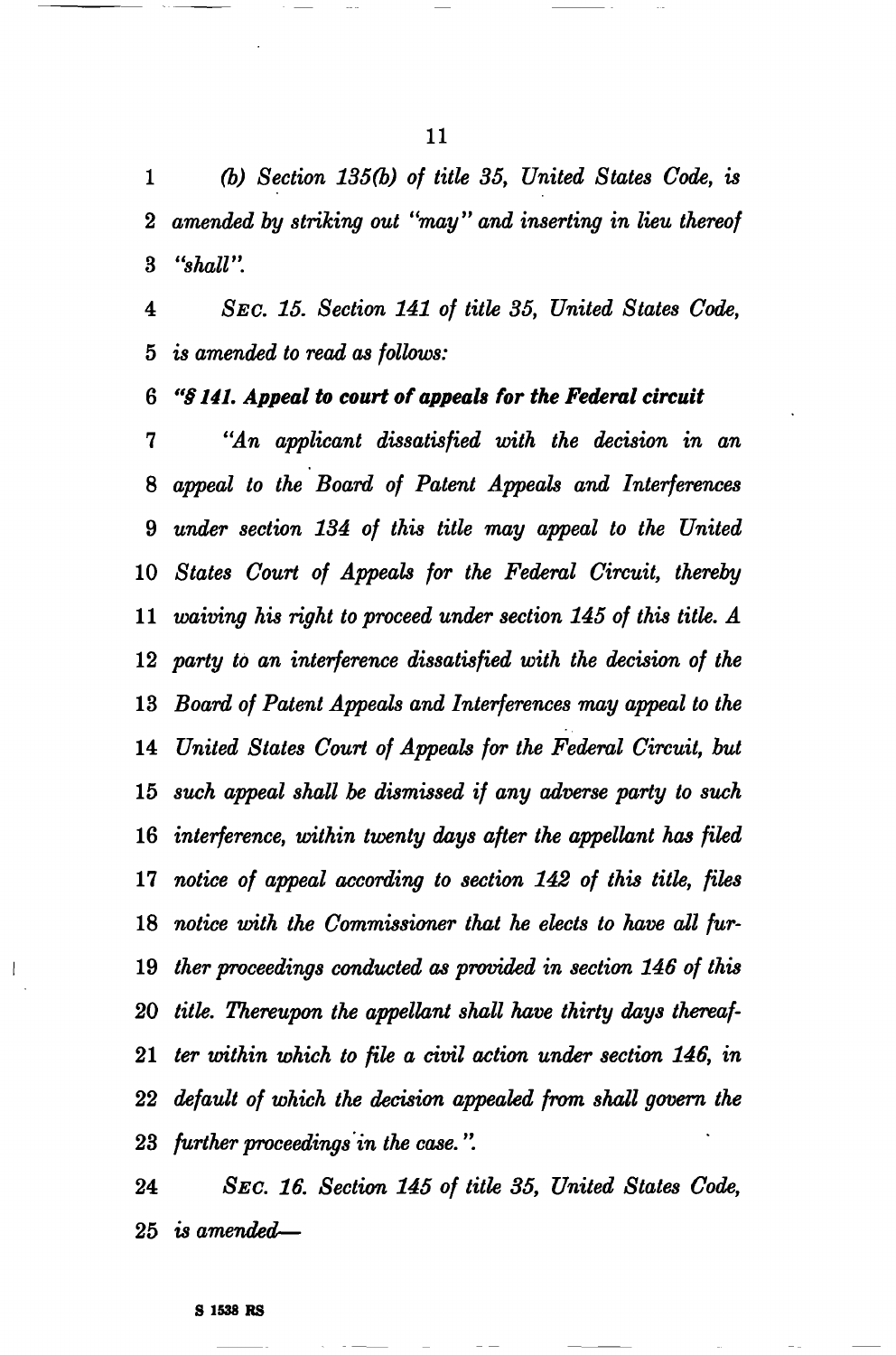*(1) by inserting "Board of Patent Appeals and Interferences in an appeal under section 134 of this title" in lieu of "Board of Appeals" in the first sen- tence; and* 

 *(2) by inserting "Board of Patent Appeals and Interferences" in lieu of "Board of Appeals" in the second sentence.* 

 *SEC. 17. Section 146 of title 35, United States Code, is amended by striking "board of patent interferences on the question of priority" and inserting in lieu thereof "Board of Patent Appeals and Interferences ".* 

 *SEC. 18. Section 305 of title 35, United States Code, is. amended by inserting "Board of Patent Appeals and Interferences" in lieu of "Board of Appeals".* 

 *SEC. 19. Section 1295(a)(4)(A) of title 28, United States Code, is amended.by striking out "Appeals or the Board of Patent" and inserting in lieu thereof "Patent Ap- peals and".* 

 *SEC. 20. Section 152 of the Atomic Energy Act of 1954 (42 U.S.C. 2182), is amended by striking out "a Board of Patent Interferences" and inserting in lieu thereof "the Board of Patent Appeals and Interferences", and by striking out "the Board of Patent Interferences" and insert- ing in lieu thereof "the Board of Patent Appeals and Inter- ferences".*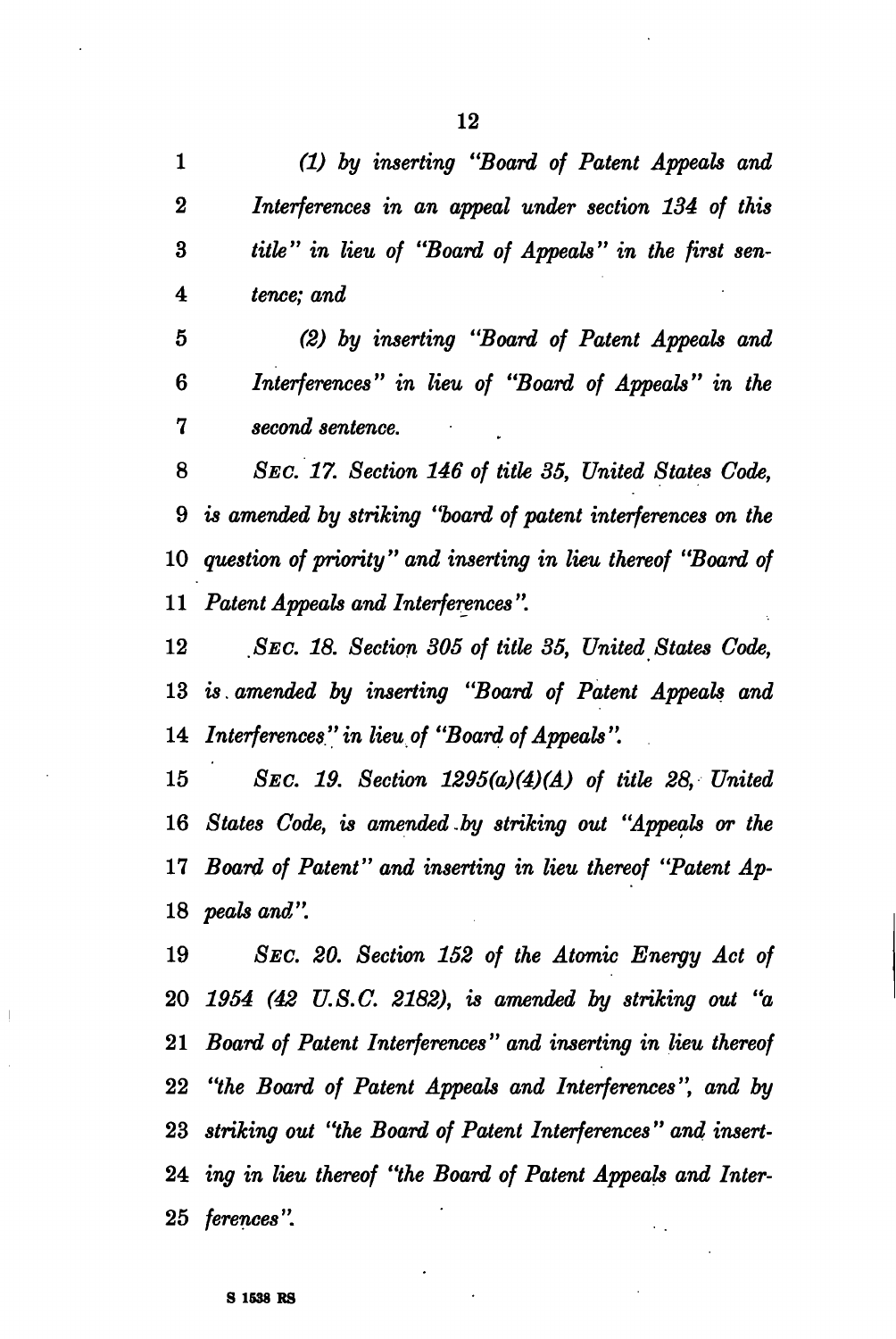*SEC. 21. (a) Section 305(d) of the National Aeronau- tics and Space Act of 1952 (42 U.S.C. 2457(d)) is amended by—* 

 *(1) striking out "Patent" in the title and insert- ing in lieu thereof "Patent Appeals and",* 

 *(2) striking out "a Board of Patent Interferences " and inserting in lieu thereof "the Board of Patent Ap- peals and Interferences ", and* 

 *(3) striking out "the Board of Patent Interfer- ences" and inserting in lieu thereof "the Board of Patent Appeals and Interferences".* 

 *(b) Section 305(e) of the National Aeronautics and Space Act of 1958 (42 U.S.C. 2457(e)) is amended by strik- ing out "a Board of Patent Interferences" and inserting in lieu thereof "the Board of Patent Appeals and Interferences ". SEC. 22. The examiners-in-chief of the Board of Ap- peals and the examiners of interferences of the Board of Patent Interferences on the effective date of this Act shall continue in office as members of the Board of Patent Appeals and Interferences.* 

 *SEC. 23. Section 3 of title 35, United States Code, is amended by adding at the end thereof the following:* 

 *"(e) The members of the Trademark Trial and Appeal Board of the Patent and Trademark Office shall receive com- pensation equal to that paid a GS-16 under the General*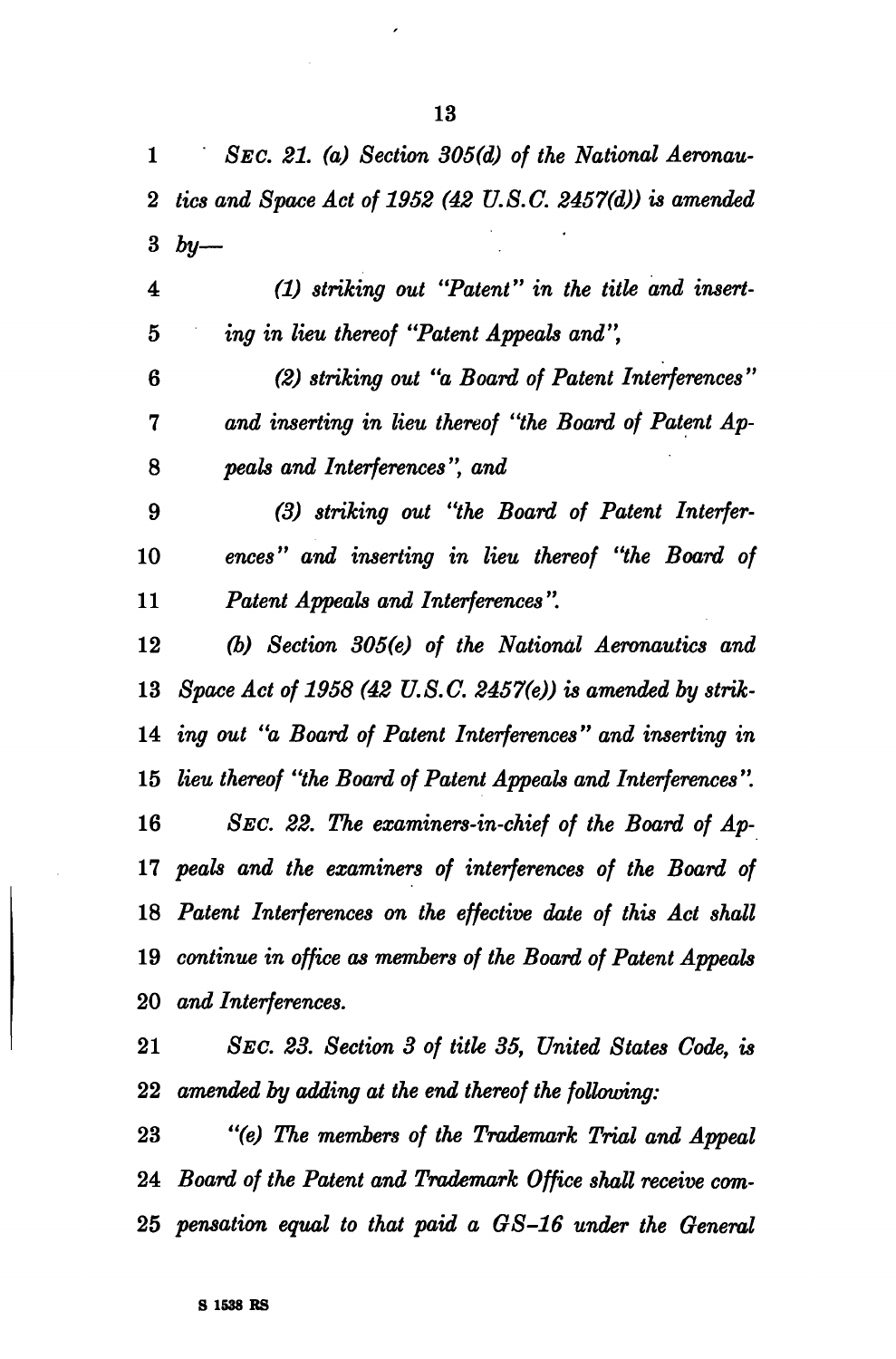1 *Schedule contained in section 5332 of title 5, United States*  2 *Code.".* 

3 SEC. 43T *24.* (a) Sections 40 *9* and 44 *10* of this Act 4 shall take effect upon the date of enactment.

5 (b) Sections 1 through 0 *8* of this Act shall take effect 6 sis *three* months after the date of enactment.

7 *(c) Sections 11 through 23 of this Act shall take effect*  8 *three months after the date of enactment.*